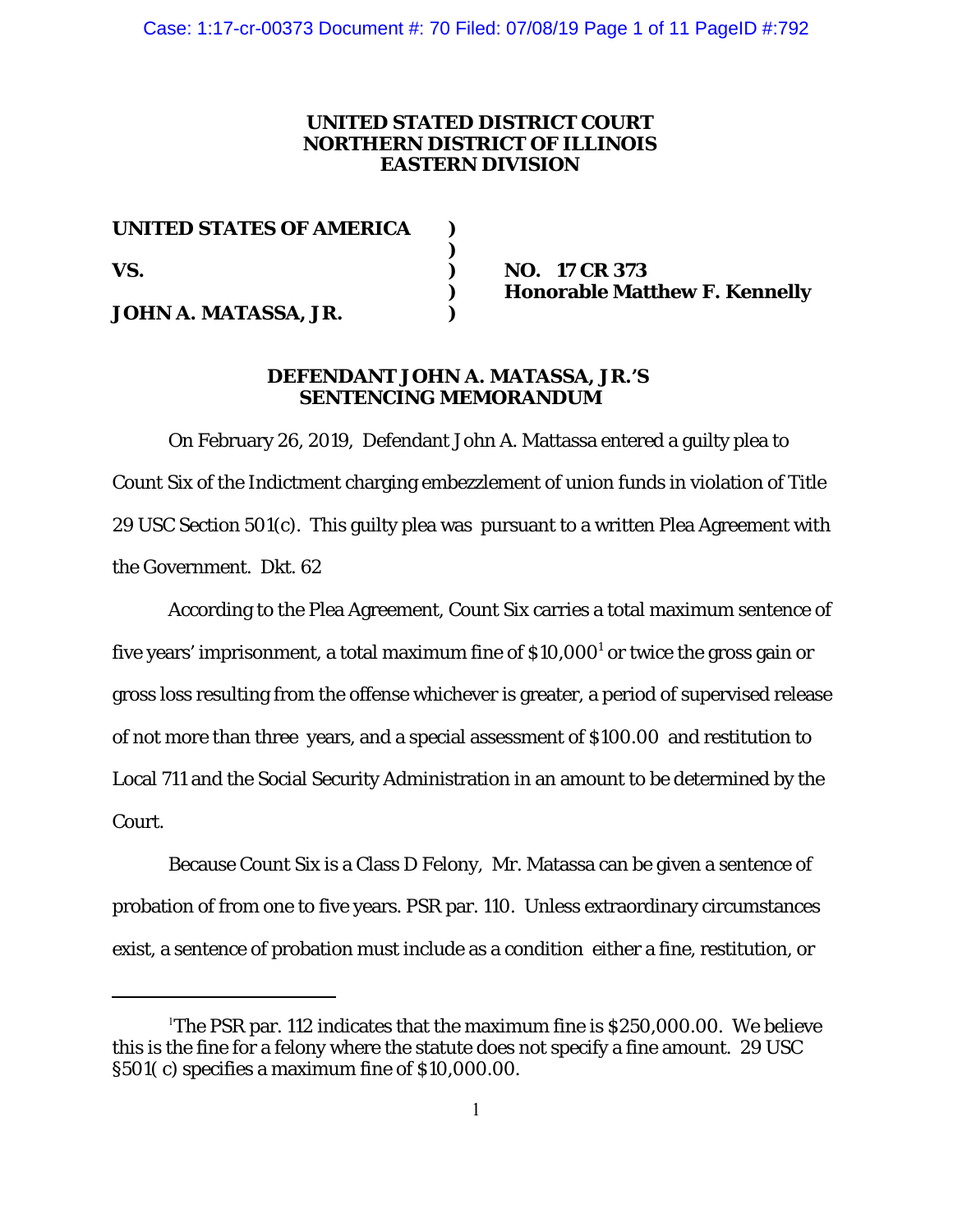community service. It is contemplated that restitution will be ordered in this case.

The Presentence Investigation Report calculated the Advisory Sentencing Guideline Range as a level 16 and a Criminal History of I, resulting in a guideline range of 21 to 27 months. The Defendant accepts this calculation and, therefore, no objections to the Presentence Report have been filed<sup>2</sup>.

 Pursuant to the Plea Agreement, both parties are free to recommend any sentence. Defendant submits that after considering the factors set forth in 18 USC Section 3553(a) a sentence of probation, with any conditions the Court feels are warranted, is sufficient, but not greater than necessary, to accomplish the goals of sentencing John Matassa in this case.

# **THE NATURE AND CIRCUMSTANCES OF THE OFFENSE SUPPORT A SENTENCE SIGNIFICANTLY BELOW THE ADVISORY GUIDELINES RANGE**

 John Matassa has pleaded guilty to embezzling union funds from Local 711. In his Plea Agreement, John admitted that on July 2, 2014, and again on February 4, 2015, he increased his wife's salary without obtaining the approval of the President of Local 711 or the Executive Board and he issued paychecks to his spouse that were not signed by the President. John admitted that these actions violated Local 711's Constitution and By-Laws as well as his fiduciary duty to Local 711. John admitted that as a result of these actions he received approximately \$33,513 more than he would have earned from

<sup>2</sup> The Plea Agreement indicates the Defendant's objection to this enhancement. Dkt. 62 Par. 9(b)(iii). However, consistent with his acceptance of responsibility, as recognized in the PSR guideline calculation (PSR Par. 39) , the Defendant has not filed an objection to this enhancement.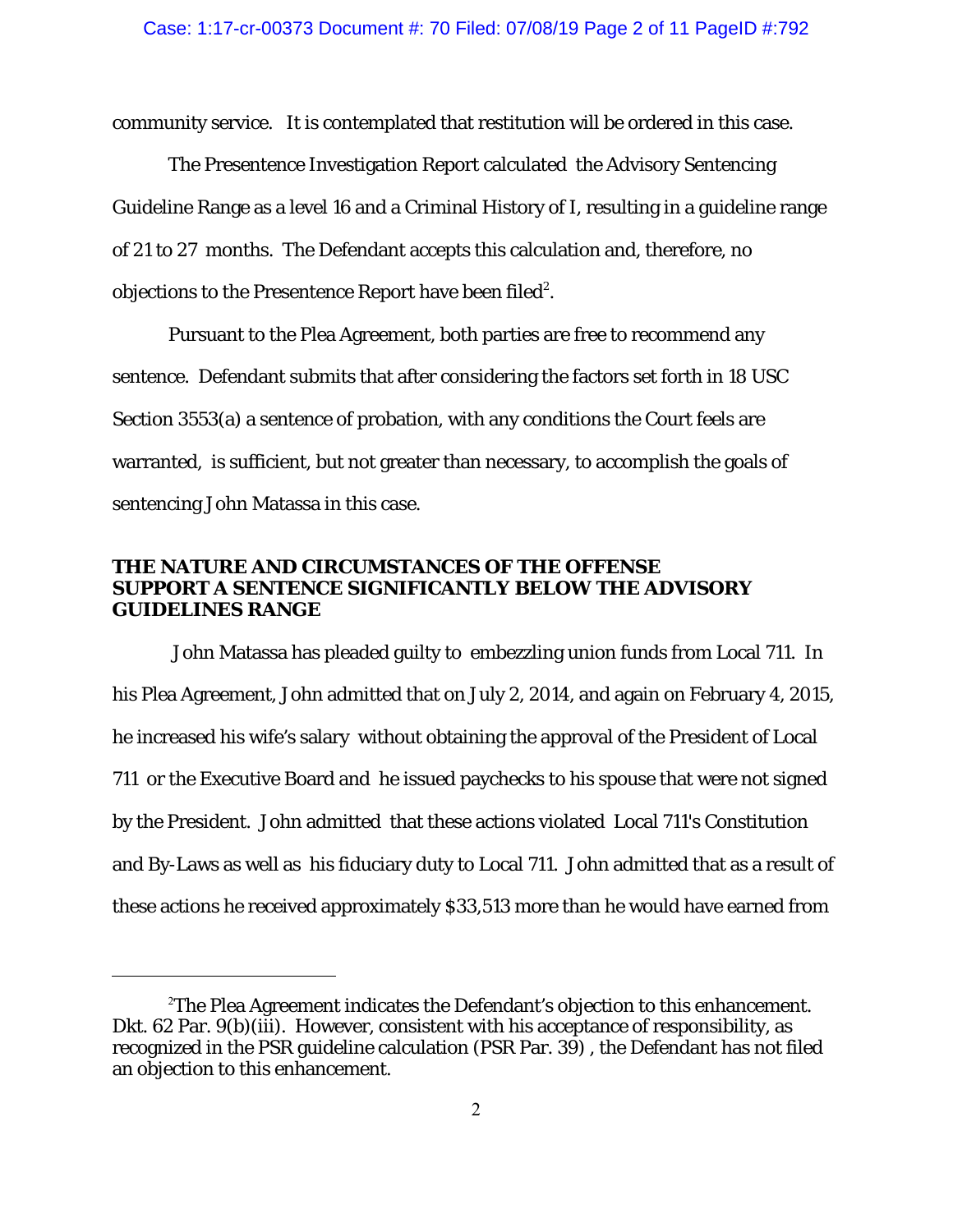Local 711 had he not issued these checks to his spouse.

John further admitted to relevant conduct that, as a result of issuing checks to his spouse and not raising his own salary, he received Old-Age Insurance benefits to which he was not entitled.

John has agreed that he will make restitution to both Local 711 and the Social Security Administration. Plea Agreement par. 13.

In pleading guilty and agreeing to make restitution, John has accepted responsibility for his criminal conduct. John regrets his illegal actions and seeks to rectify this conduct. He has agreed to make restitution of the funds he obtained from the union as a result of his conduct as well as funds received from Social Security because of the checks written to his spouse.

While acknowledging the seriousness of John's criminal actions, it is important for this Court, as directed in 18 USC 3553(a), to fully consider the nature and circumstances of the offense.

 One crucial aspect of the nature and circumstances of the offense is the view of the victim of the embezzlement, Local 711. Shortly after John was indicted, the Executive Board of the union suspended him with pay for six weeks in order to determine next steps, including whether he should be replaced as Secretary/Treasurer. Subsequently, at an Executive Board meeting on 8/02/2017<sup>3</sup>, the Board voted unanimously that John Matassa was "to continue in his role as Secretary/Treasurer at

 $3$ A Board meeting was held on  $7/26/2017$  at which the same issues were discussed and the same resolution was agreed to unanimously by the Board members who were present. However, no formal vote was taken because of lack of a quorum.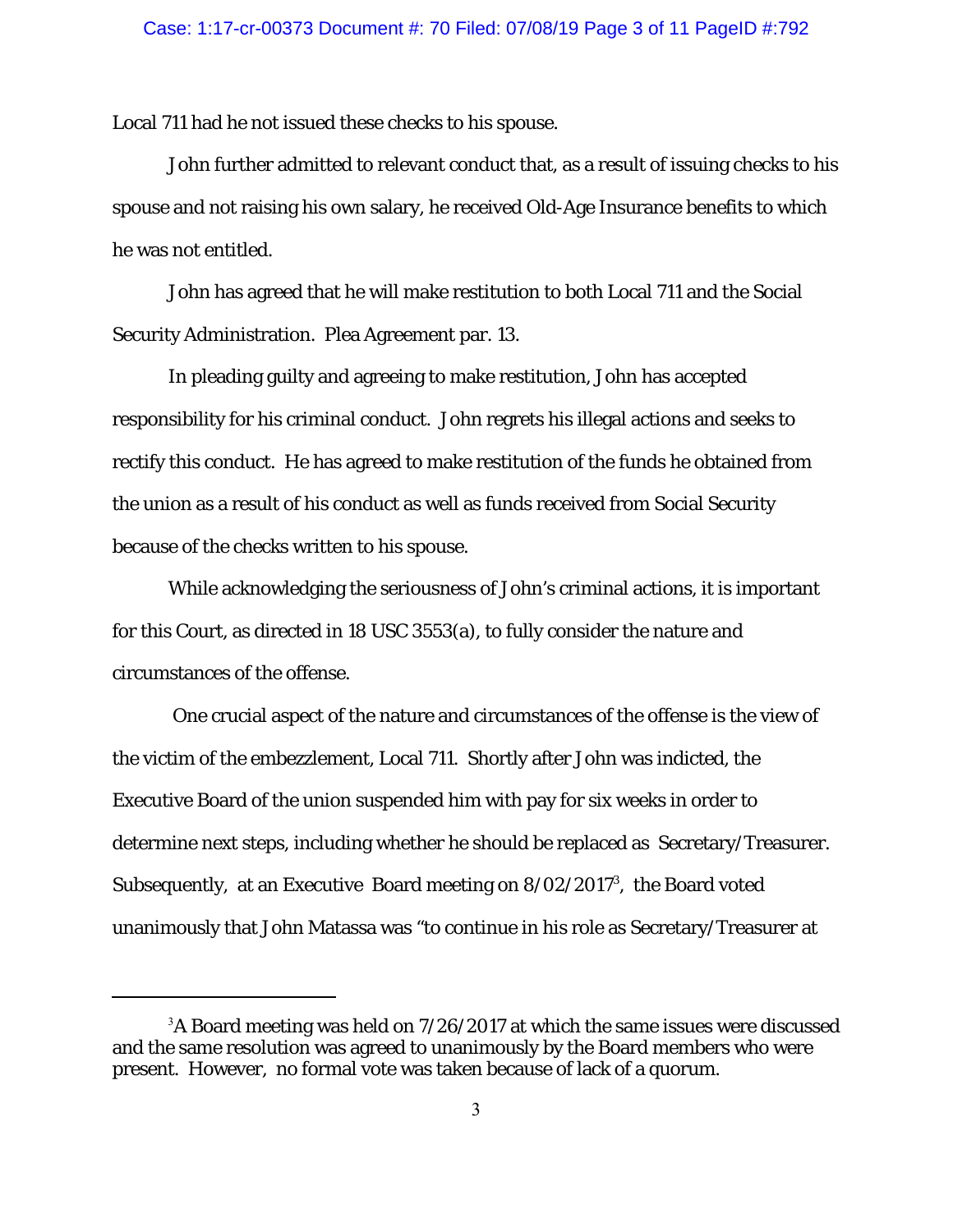#### Case: 1:17-cr-00373 Document #: 70 Filed: 07/08/19 Page 4 of 11 PageID #:792

the same rate of pay for all duties customarily performed by him on behalf of the Union; his wife Lynn allowed to continue assisting Matassa in the execution of those duties with no additional compensation for her assistance; no objection to Matassa allocating a portion of his pay to Lynn for that assistance, said allocation to be decided between Matassa and Lynn, as no additional expense incurred by the Union."

Similarly on 5/8/2018, a motion was passed by the Local 711 Executive Board that the Defendant continue to receive salary and expenses for a 3 year term, that based on his continuing health issues and limitations he was allowed to hire/fire assistants to help with his duties, and that their compensation was to be paid from his salary, which was to continue at \$1500 per week plus expenses.<sup>4</sup> Thus the Executive Board acknowledged the value of John's work as well as the value of the assistance his wife provided so that he could perform that work.

Despite this, the Government in its Sentencing Memorandum continues to assert that John's spouse performed no work for the Union. <sup>5</sup>

However the Executive Board, which is in a position to know, confirmed in the minutes of 8/2/2017 and 5/8/2018 that the Defendant's spouse did assist the Defendant, who has chronic medical issues and limitations, in performing his duties. The minutes further confirm that the Board believed that the salary received by the

<sup>4</sup> Both John and his wife have continued to work for Local 711 pursuant to the Executive Board's authorization, although they have never taken the full \$1500 per week authorized by the Board.

<sup>5</sup> The PSR reflects that the investigating agent asserted that "Defendant's wife performed very limited work on behalf of the Union/defendant, such as driving the defendant around for Union business or picking up union mail on the defendant's behalf". PSR par. 14,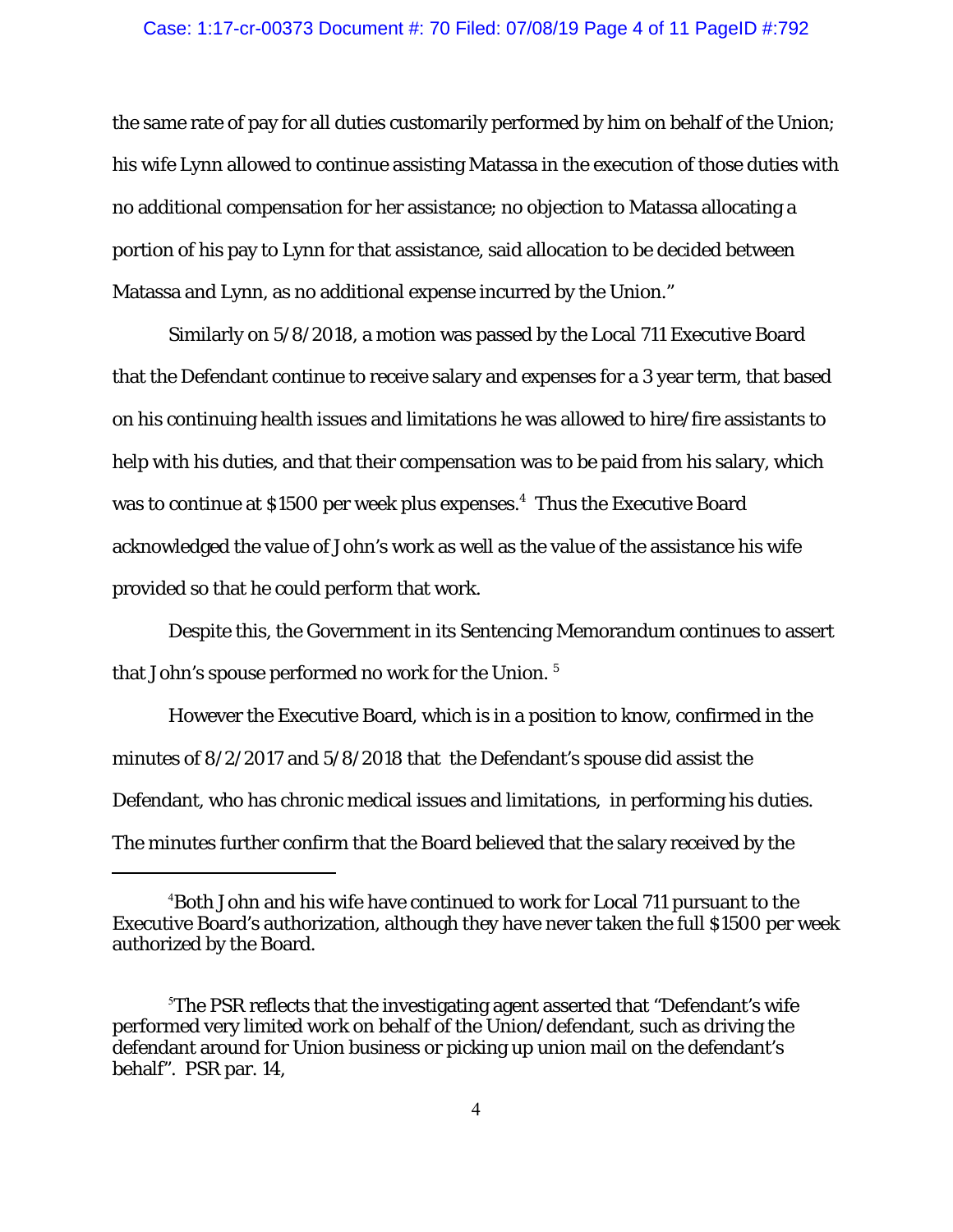#### Case: 1:17-cr-00373 Document #: 70 Filed: 07/08/19 Page 5 of 11 PageID #:792

Defendant was justified by the services he performed for the union and the union did not object to the Defendant's salary being allocated to his spouse or other assistant in any way the Defendant determined.

It is truly unfortunate that the Government is unable to understand or acknowledge the significant value of services, such as performed by John's spouse, that allow people with medical and physical limitations to continue to function and work in our society.

Also unfortunate is the Government's failure to recognize the value of the work John Matassa performed for Local 711 over many years. The Government's disdain for that work, referring to it as "minimal" (Dkt. 67 Govt. Sentencing Memo p. 9), is not only insulting, but untrue. The Government somehow believes it can determine the value of a person's work based on the documents it produces or the estimates of persons not intimately involved in the work.

 John Matassa worked for Local 711 for more than twenty years. As Secretary Treasurer of the union he was on call 24 hours a day/seven days a week. His work included but was not limited to running the union on a day to day basis, attempting to organize at various companies, negotiating contracts, obtaining and preserving benefits for union members, and advocating for employees, including resolving informal complaints and problems as well as formal grievances. Moreover, John continued to fully perform his duties even as his medical and physical condition worsened and his mobility deteriorated over the years.

5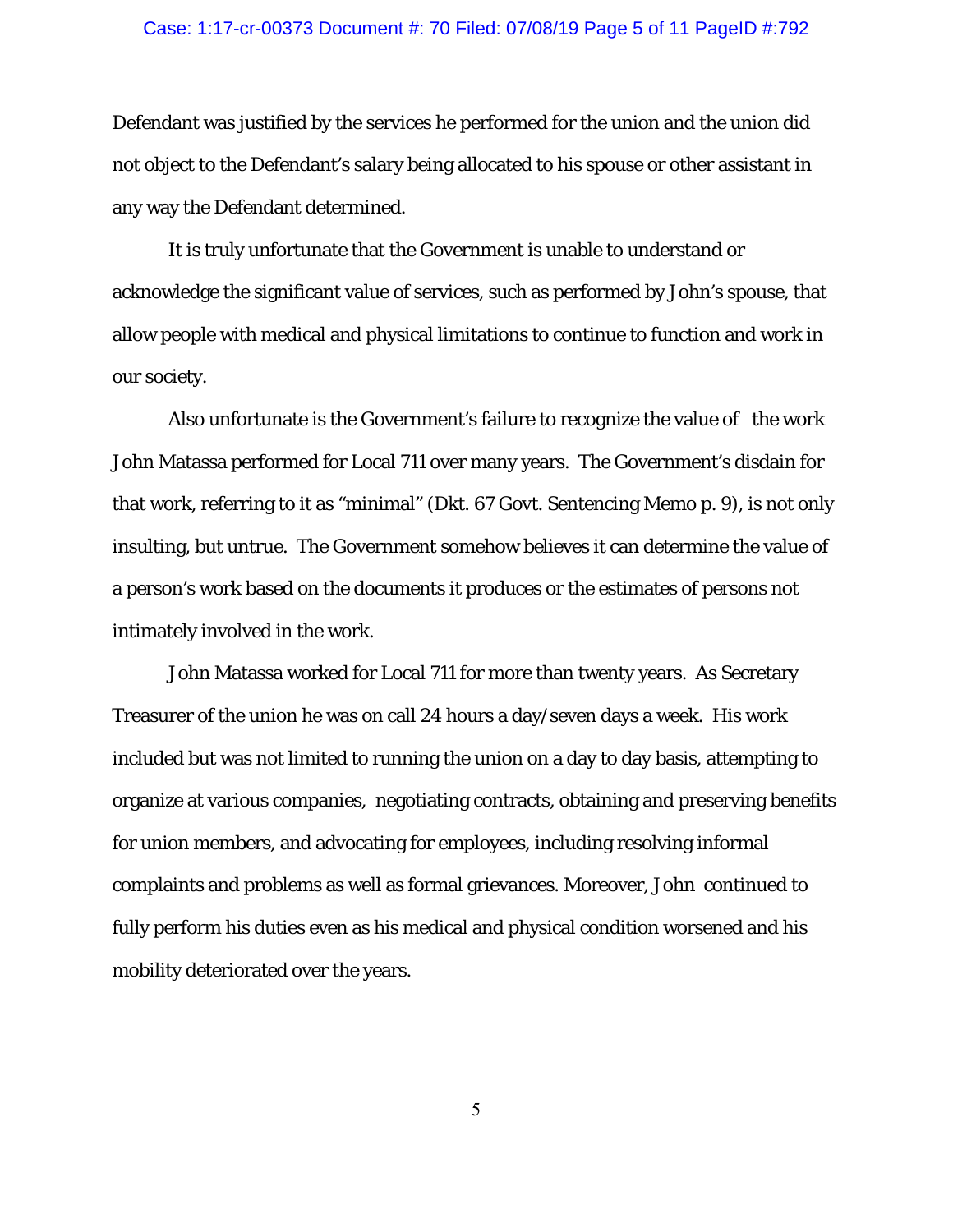Both past and present members of the Executive Board of Local 711, who are also

members of the union,have written to the Court on John's behalf<sup>6</sup>. Here are some of

their comments as to the value of John Matassa's work for Local 711:

It's an honor to have John as our Union Secretary. His handling of our day in and day out Union business is what keeps our Union running and we never need to worry knowing that John stands for our rights. Whether he is negotiating our collective agreements, pushing our grievances, or defending one of us to our employer, John has proven his value to the Union and our members over and over again.

\*\*\*

Our Union was, and is, very happy with John as our Sec/Treasurer. John is the guy who handles all of our problems and issues, from negotiating new contracts with employers, to resolving grievances and workplace issues, he smooths out all the wrinkles for everyone. His service to us is special and his position is impossible to fill...

\*\*\*

Please know that John has been a wonderful Secretary/Treasurer who has always been a great asset to our Union. He has always been the constant backbone for all of us. Without John, the strength of our Union will be seriously damaged. He keeps our Union running handling the day to day duties which none of us would be able to do. He leads our negotiations when our collective bargaining agreements expire, he deals with the companies whenever there is a workplace complaint or grievance, and he quickly responds with help whenever a member asks him, no matter what the issue might be.

**\*\*\***

<sup>6</sup> These letters have been provided to the Probation Officer to submit to the Court as a Supplement to the Presentence Report.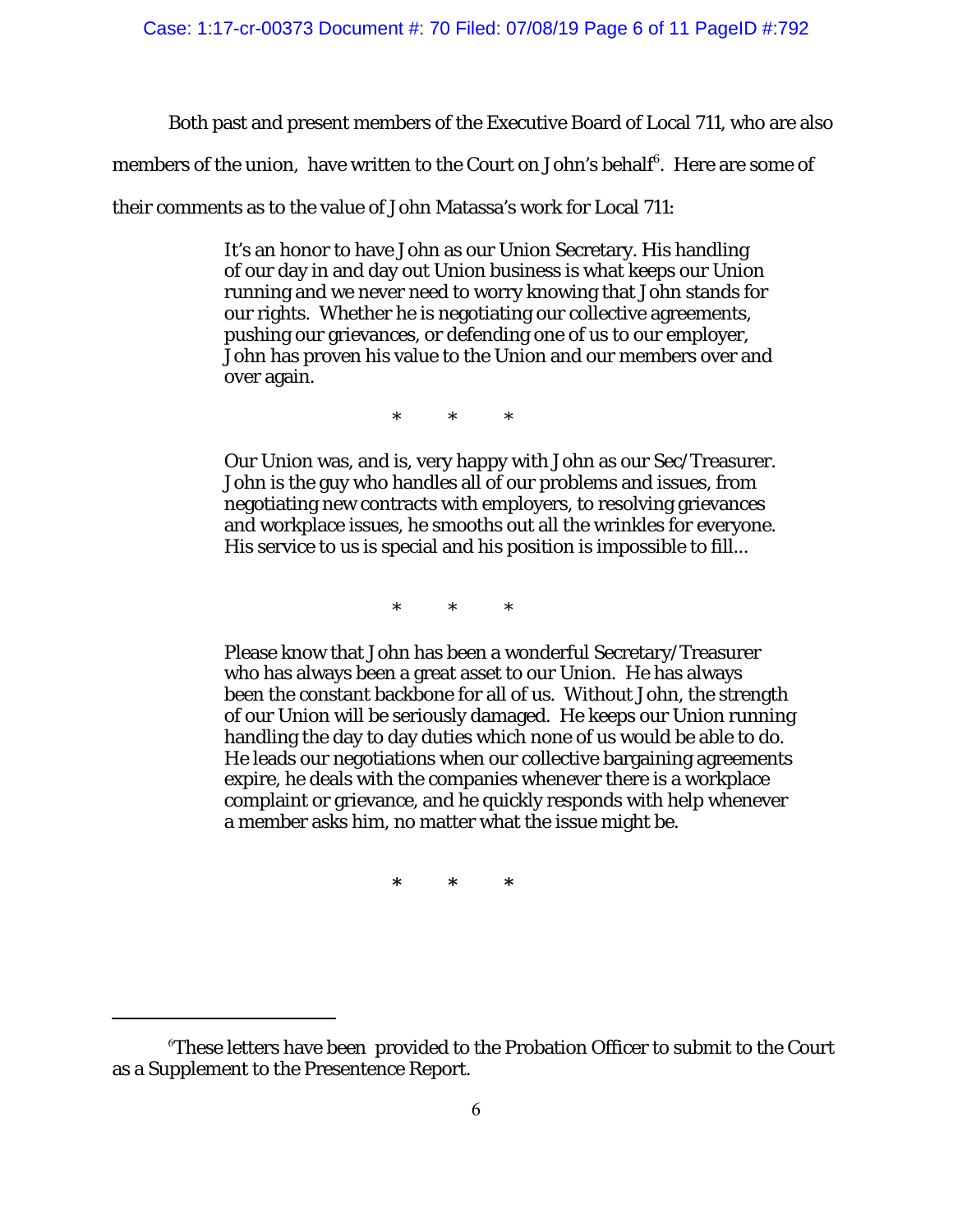John Matassa has admitted and acknowledged to this Court the wrongness of certain actions he took as Secretary/Treasurer of Local 711. Those admissions will result in a felony conviction, monetary restitution, and a sentence to be determined by this Court. While this Court must consider the seriousness of those criminal actions when determining the appropriate sentence, this Court must also consider the years of valuable service John has given to Local 711, valuable service that is gratefully recognized by the victim of the crime.

# **A PRISON SENTENCE FOR JOHN MATASSA WILL BE PHYSICALLY DIFFICULT AND POTENTIALLY DANGEROUS GIVEN HIS MULTIPLE SERIOUS MEDICAL CONDITIONS**

As reflected in the PSR, and as described in letters from his family and doctors submitted to the Court, $^7\:$  John Matassa suffers from a number of serious and debilitating medical conditions that will make every day he serves in prison physically difficult and potentially dangerous to his health and well being. While we are aware that defendants with a variety of medical conditions are sent to prison and accommodated by the Bureau of Prisons, given the nature of this non-violent offense and John's particular medical conditions, we submit that imprisonment in this case would be unreasonably punitive.

John suffers from severe Chronic Obstructive Pulmonary Disease (COPD). On a daily basis, John is dependent upon medication and inhalers to keep him breathing. In

<sup>7</sup> These letters have been provided to the Probation Officer to submit to the Court as a Supplement to the Presentence Report.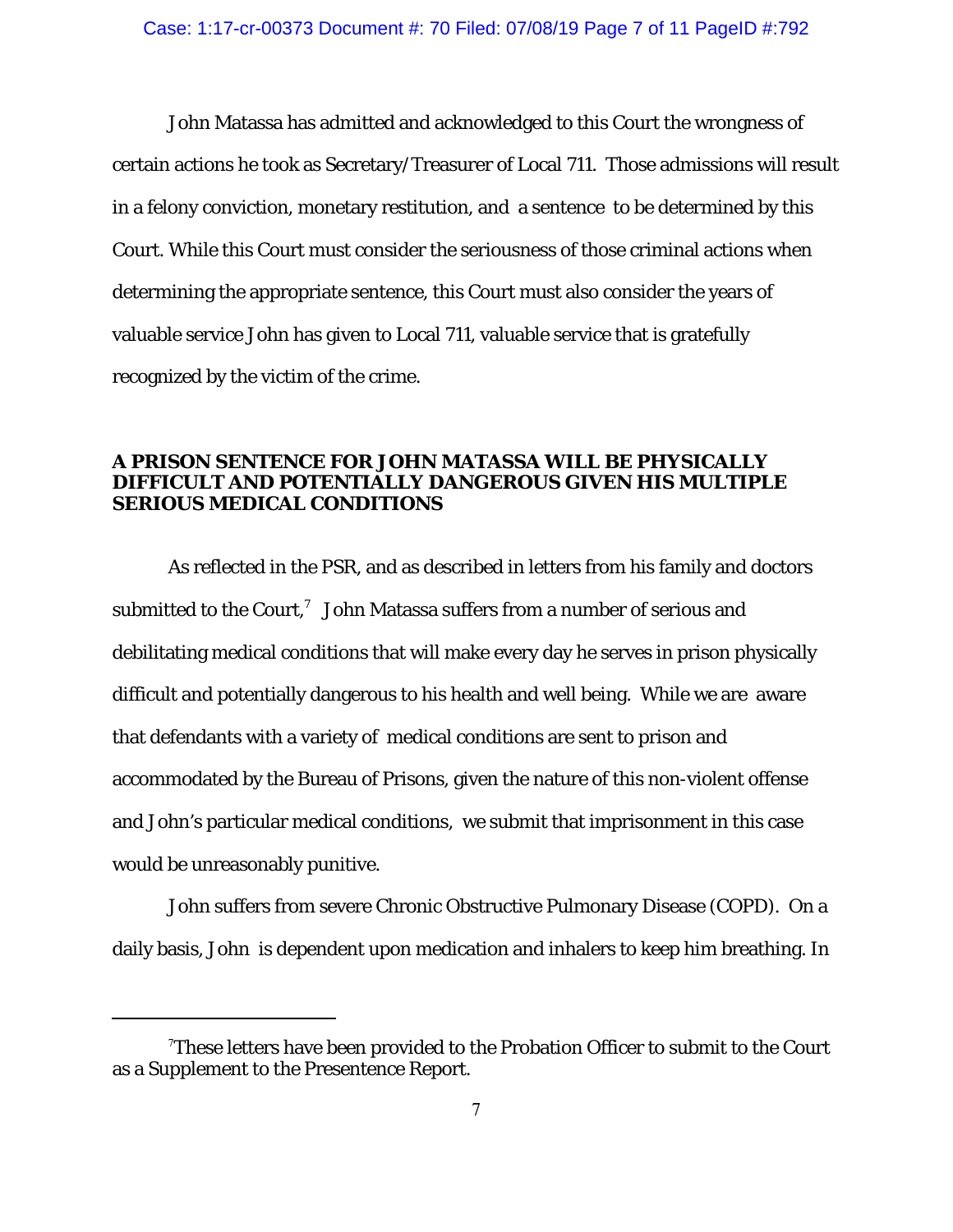#### Case: 1:17-cr-00373 Document #: 70 Filed: 07/08/19 Page 8 of 11 PageID #:792

the event of an exacerbation of shortness of breath, a common occurrence with COPD, John will need immediate access to a rescue inhaler at a minimum, and potentially more significant medical intervention to restore oxygen. Immediate access to these lifesaving measures simply cannot be insured in a prison environment. In just a few minutes without a rescue inhaler or other intervention, John's health could be seriously and irrevocably compromised.

In addition, because of his COPD, morbid obesity**,** polymyalgia**,** and vertigo, John's ability to walk is severely limited. This will make the basics of prison life, such as getting around the facility, extremely difficult. As his wife describes, "just a short walk down the hall leaves him breathless and simple everyday tasks like dressing have become difficult."

Also important, John's lack of mobility and balance presents a significant danger in prison. Other more able-bodied prisoners will be moving faster than John can, increasing the likelihood he will fall and injure himself. And, in the event of an altercation in a prison environment, John will simply be unable to defend himself.

Adding to these difficulties, John suffers from Type 2 diabetes and is on insulin and multiple oral medications. His timing of meals and insulin is critical to his health and he must have a specific diet to keep his blood sugar under control. This is again difficult to insure in a prison environment. John also suffers from sleep apnea requiring 100% access to a CPAP machine with appropriate settings at all times while sleeping.

Finally, John has a history of coronary artery disease which previously required the placement of a stent. As the Court is aware, John also has recently been diagnosed

8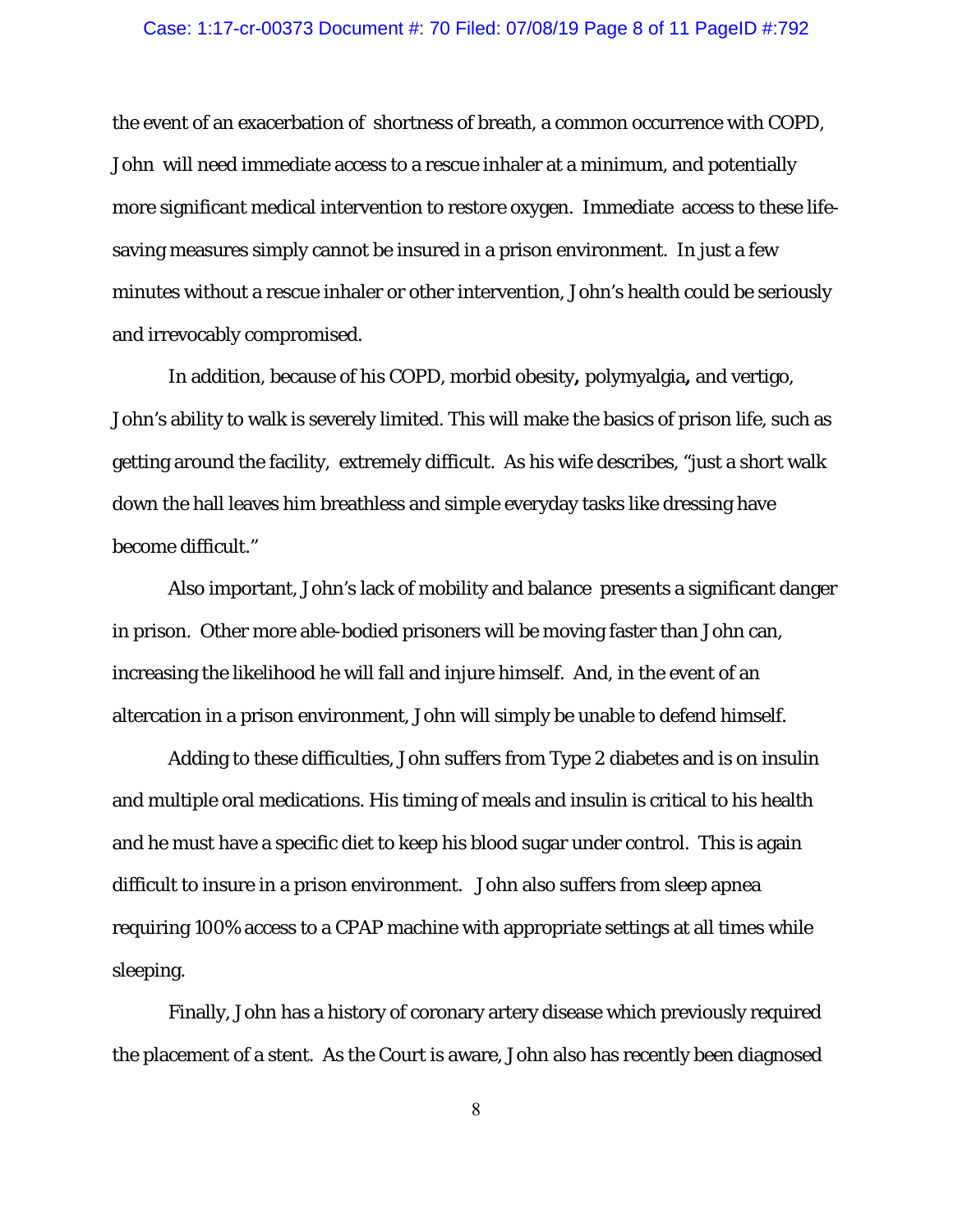with mitral stenosis. Although this new condition does not require immediate surgery, it presently is being monitored by a cardiologist.

All of these conditions together create a situation in which every day in a prison environment will present significant dangers to John's health and well being. John's crime, while serious, should not require him to struggle to function on a daily basis in a prison environment, suffer physically, or endanger his health or life. This Court can fashion a probationary sentence that adequately punishes John without taking the chance that his punishment will severely compromise his health or end his life.

# **A SENTENCE OF PROBATION FOR JOHN MATASSA IS SUFFICIENT BUT NOT GREATER THAN NECESSARY TO SATISFY THE GOALS OF SENTENCING**

Considering the factors discussed above, requiring John Matassa to serve a period of probation more than satisfies the purposes of sentencing set out in Section 3553. Such probation would include a condition of restitution , so it would satisfy the statutory requirement. 18 USC §3563(a)(2). The Court could also impose additional conditions such as home detention.

A sentence of probation with whatever conditions this Court feels are warranted is sufficient but not greater than necessary to satisfy the purposes of sentencing. Such a sentence will reflect the seriousness of the offense, promote respect for the law and provide just punishment for the offense. *Section 3553(2) (A).* While the offense of conviction is a serious one, it is a non-violent offense and the defendant will be required to repay the financial benefit derived. The probation sentence suggested reflects the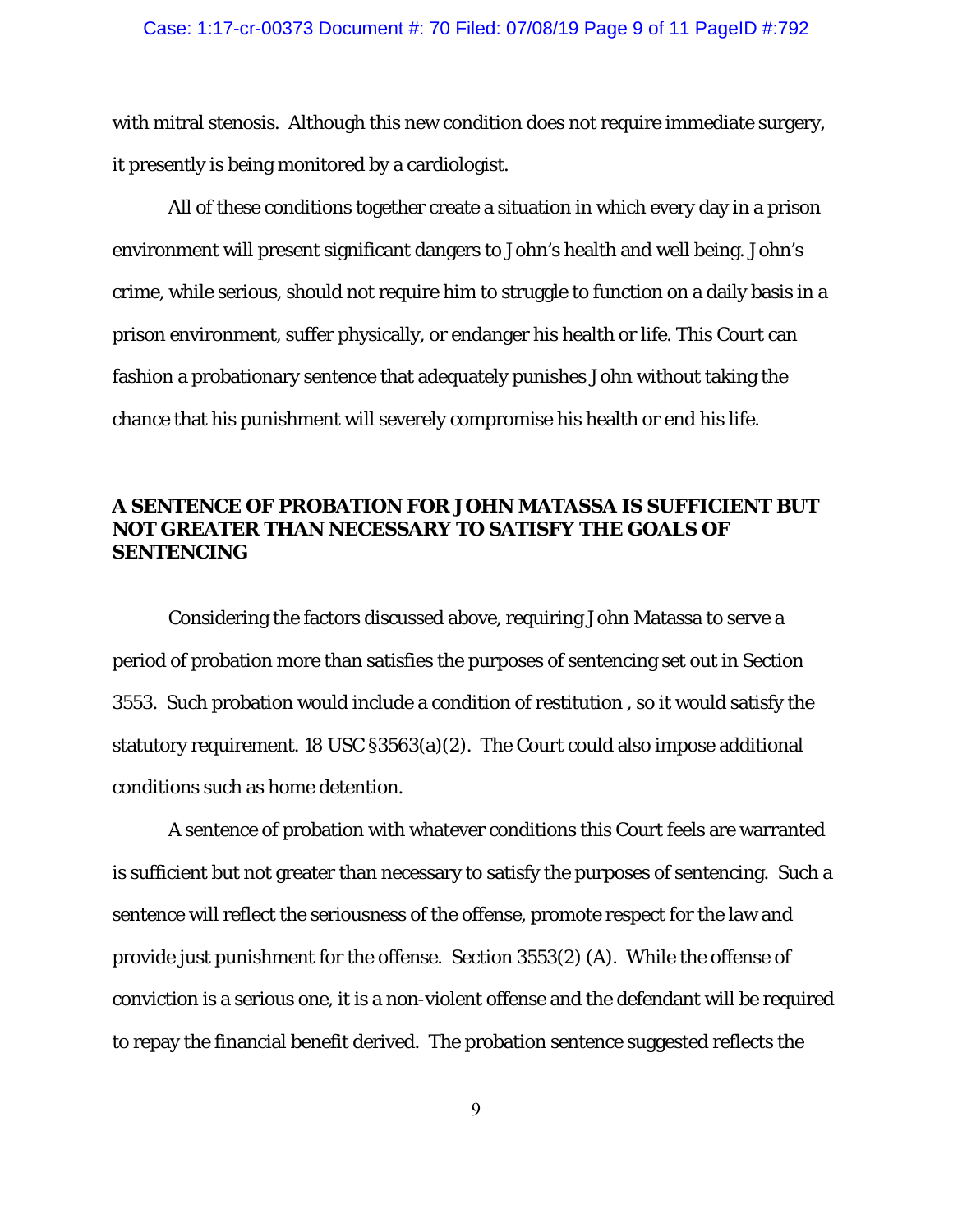additional §3553(a) factors unique to this Defendant that must be considered in addition to the advisory sentencing guideline range.

As to the sentencing purposes of deterrence and protection of the public from further crimes of the defendant, *Section 3553(2)(B) and ( C),* except for a supervision sentence at the age of 18, John Matassa has no criminal convictions. Moreover, while on probation, John will be under the supervision of the Probation Department and the Court. There is no reasonable danger of further crimes by the defendant or a need to protect the public from the defendant. Moreover, the fact of a felony conviction and financial restitution, particularly in light of John's many years of valuable work for the union and present serious medical condition, will serve as a general deterrent to others.

 Finally, imposing a sentence that provides a defendant with necessary medical care in the most effective manner is one of the four stated goals of sentencing. *Section 3553(2)(D).* In this case John Matassa's multiple medical conditions are most effectively treated and monitored outside of prison. He will be assured of receiving all necessary medication timely and on a daily basis, have immediate care at hand in an emergency, and have doctors familiar with his medical history readily available to treat and monitor his conditions. In contrast, a prison sentence would not only be physically difficult for John, but could be dangerous to his health and life.

#### **CONCLUSION**

This Court has a duty to impose a sentence on John A. Matassa, Jr., which is sufficient but not greater than necessary to satisfy the purposes of sentencing. Given the factors discussed above, we respectfully ask this Court to impose a sentence of probation with whatever conditions this Court deems appropriate.